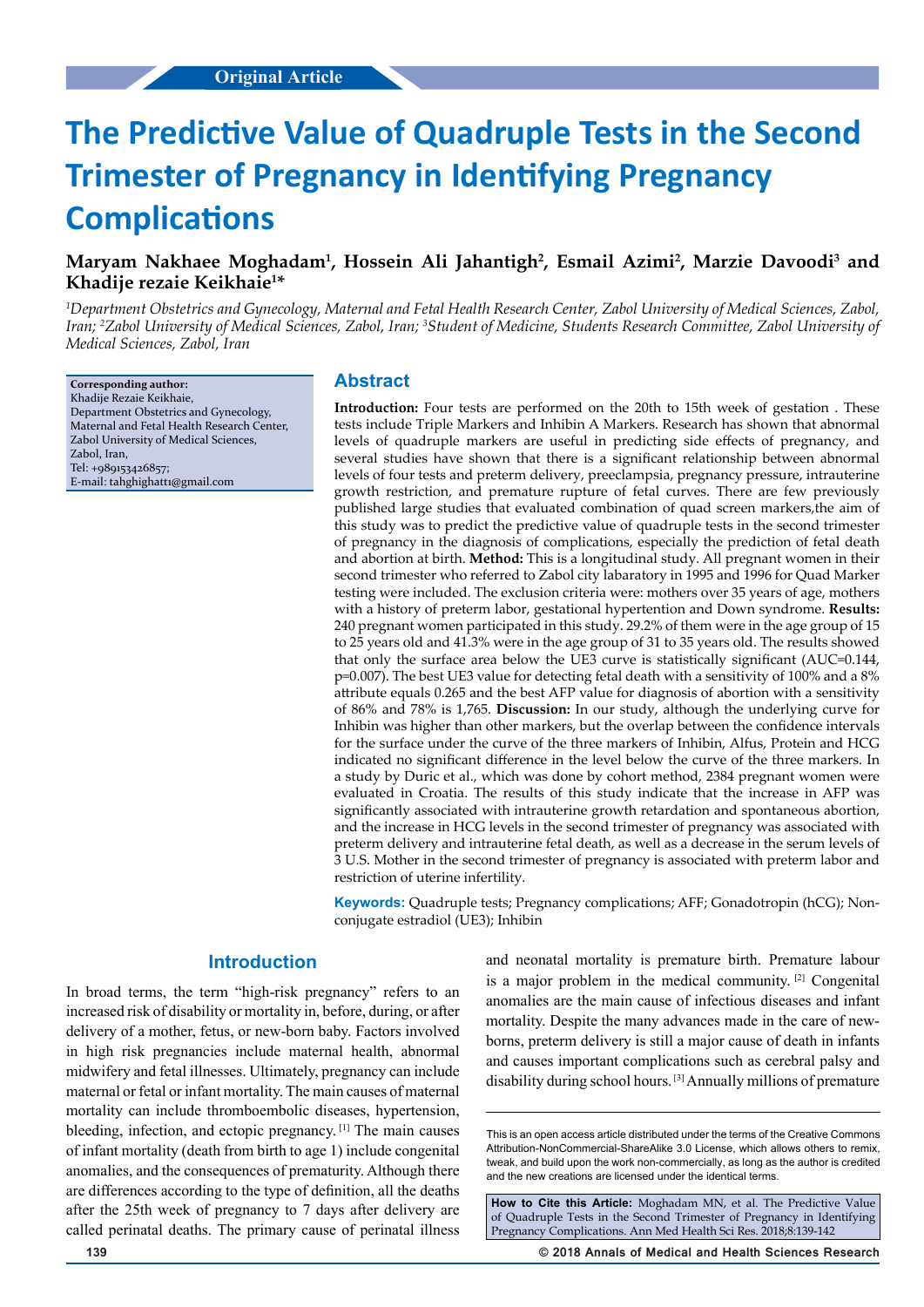babies are born, accounting for approximately 75% of cases of perinatal mortality and morbidity. [4] Since the process of halting the preterm delivery or onset of labor has been less successful, today, researchers are more focused on predicting and preventing early delivery. The first step in preventing preterm labor is to predict it. In this regard, For prediction and screening of preterm delivery, various methods such as factors demographic, biological, serum markers and cervical markers and cervical dilatation have been introduced. [4] Triple trials have been also available since the early 1980s as Down Syndrome Screening Tests and Neural Tube Defects during pregnancy. AFF, gonadotropin (hCG), and non-conjugate estradiol (UE3) have three components of screening in the second trimester of pregnancy. [1] Since 2008, quadruple tests have become more subjective tests of trials. [5] Four tests are performed on the 20th to 15th week of gestation. [6] These tests include Triple Markers and Inhibin A Markers. Research has shown that abnormal levels of quadruple markers are useful in predicting side effects of pregnancy, and several studies have shown that there is a significant relationship between abnormal levels of four tests and preterm delivery, preeclampsia, pregnancy pressure, intrauterine growth restriction, and premature rupture of fetal curves. [7] There are few previously published large studies that evaluated combination of quad screen markers,the aim of this study was to predict the predictive value of quadruple tests in the second trimester of pregnancy in the diagnosis of complications, especially the prediction of fetal death and abortion at birth.

### **Research Methodology**

This is a longitudinal study. All pregnant women in their second trimester who referred to Zabol city labaratory in 1995 and 1996 for Quad Marker testing were included. The exclusion criteria were: mothers over 35 years of age, mothers with a history of preterm labor, gestational hypertention and Down syndrome. Data on maternal delivery and maternal delivery, case study and outcome assessment were compiled in the checklist. Multivariate models with the highest fitness as predictive



Diagonal segments are produced by ties.

Figure 1: The ROC chart for determining the efficacy of quadruple trials in the diagnosis of fetal death.

models of pregnancy outcomes were introduced. All statistical analyses were performed using Stata V.11 software.

## **Findings**

240 pregnant women participated in this study. 29.2% of them were in the age group of 15 to 25 years old and 41.3% were in the age group of 31 to 35 years old. Figure 1 compares the ROCs of the four diagnostic tests AFP, HCG, UE3 and Inhibin in the diagnosis of fetal death. As shown in Table 1, only the surface area below the UE3 curve is statistically significant  $(AUC=0.144, p=0.007)$ .

Table 2 shows that the best UE3 value for detecting fetal death with a sensitivity of 100% and a 8% attribute equals 0.265.

Figure 2 compares the ROCs of the four diagnostic tests AFP, HCG, UE3 and Inhibin in the diagnosis of abortion. As shown in Table 3, only the AFP curve below the other curves was higher and statistically significant (AUC=0.776, p=0.013).

Table 4 shows that the best AFP value for diagnosis of abortion with a sensitivity of 86% and 78% is 1,765.

| Table 1: Level below the ROC curve to determine the efficacy |  |  |  |  |
|--------------------------------------------------------------|--|--|--|--|
| of quadruple trials in detecting fetal death.                |  |  |  |  |

| Quad          | Area under | P-value | 95% confidence interval |                    |
|---------------|------------|---------|-------------------------|--------------------|
| tests         | the curve  |         | <b>Lower Bound</b>      | <b>Upper Bound</b> |
| <b>MOMAFP</b> | 0.721      | 0.090   | 0.483                   | 0.960              |
| <b>MOMHCG</b> | 0.488      | 0.930   | 0.180                   | 0.796              |
| MOMUE3        | 0.144      | 0.007   | 0.085                   | 0.204              |
| <b>MOMinh</b> | 0.460      | 0.759   | 0.144                   | 0.776              |

| Table 2: Optical values for furrency tests for diagnosis of IUFD. |       |      |                   |
|-------------------------------------------------------------------|-------|------|-------------------|
| Name of the Test Optimum Point Sensitivity                        |       |      | <b>Speciality</b> |
| AFP                                                               | 2.18  | 60%  | 89%               |
| <b>HCG</b>                                                        | 1.15  | 40%  | 88%               |
| UE3                                                               | 0.265 | 100% | 8%                |
| <b>INH</b>                                                        | 1.28  | 40%  | 76%               |



**Figure 2:** The ROC chart for determining the effectiveness of quadruple tests in abortion detection.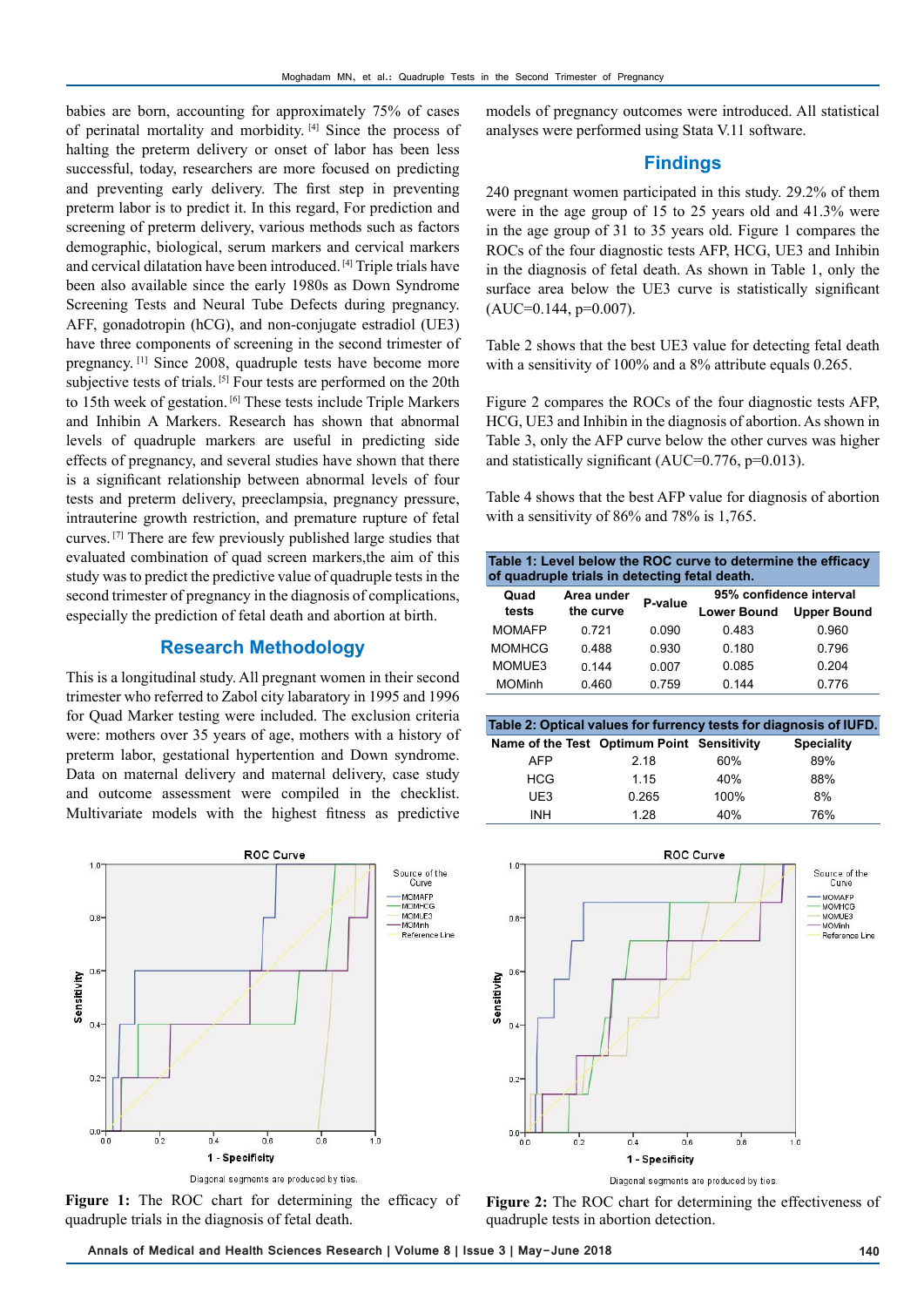#### **Table 3: Level below the ROC curve to determine the efficacy of quadruple tests in abortion detection.**

| Quad          | <b>Under Curve</b> |         | 95% confidence interval |                       |
|---------------|--------------------|---------|-------------------------|-----------------------|
| <b>Tests</b>  | Area               | P-value | Lower<br><b>Bound</b>   | Upper<br><b>Bound</b> |
| <b>MOMAFP</b> | 0.776              | 0.013   | 0.549                   | 1.000                 |
| <b>MOMHCG</b> | 0.612              | 0.311   | 0.460                   | 0.765                 |
| MOMUE3        | 0.532              | 0 7 7 1 | 0.330                   | 0.735                 |
| <b>MOMinh</b> | 0.539              | 0.727   | 0.304                   | 0.774                 |

| Table 4: Optimum values for each test in abortion detection. |                      |             |                   |
|--------------------------------------------------------------|----------------------|-------------|-------------------|
| <b>Test Name</b>                                             | <b>Optimum Point</b> | Sensitivity | <b>Speciality</b> |
| <b>AFP</b>                                                   | 1.765                | 86%         | 78%               |
| <b>HCG</b>                                                   | 0.765                | 71%         | 61%               |
| UE3                                                          | 0.485                | 57%         | 50%               |
| <b>INH</b>                                                   | 1 20                 | 57%         | 68%               |

# **Discussion**

In this study, UE3=0.265, AFP=1.765, had the highest sensitivity and specificity in the prediction of fetal death, respectively, in abortion. In the study of Zahra Sehat et al., 700 pregnant women were diagnosed in the second trimester of pregnancy. 53 mothers (7.6%) had preterm labor. Sensitivity and specificity of the four tests for early delivery were 20.8% and 32%, respectively, which did not have a significant relationship with preterm labor. UE3 showed a significant statistical relationship with less than 0.8/0 MoM with early delivery. In this study, it was noted that the clinical use of this test in predicting preterm labor requires more extensive studies. According to Dugoff et al., If only an abnormal marker, there is a small, but significant relationship between the occurrence of pregnancy problems and abnormal marker levels. Also, if two or more of the markers are abnormal, the risk is likely to increase. One of the prevalence problems in this study was preterm delivery. Among the markers studied in this study, the highest correlation was observed with an increase in inhibitin A level ( $p=0.04$ ). However, in our study, although the underlying curve for Inhibin was higher than other markers, but the overlap between the confidence intervals for the surface under the curve of the three markers of Inhibin, Alfus, Protein and HCG indicated no significant difference in the level below the curve of the three markers. In a study by Duric et al., which was done by cohort method, 2384 pregnant women were evaluated in Croatia. The results of this study indicate that the increase in AFP was significantly associated with intrauterine growth retardation and spontaneous abortion, and the increase in HCG levels in the second trimester of pregnancy was associated with preterm delivery and intrauterine fetal death, as well as a decrease in the serum levels of 3 U.S. Mother in the second trimester of pregnancy is associated with preterm labor and restriction of uterine infertility. [8,9] In the study of Walton et al., High levels of HCG in the mother's serum were associated with an increase in the incidence of placental anomalies, stillbirth, gestational hypertension and early delivery. However, between levels of HCG with gestational diabetes, preeclampsia, and limited intrauterine growth there was no artifact. By considering racial categories and ethnicities in different groups, the predictive value of pregnancy problems has been superior to the predictive value of HCG alone. Finally, it was concluded

that the measurement of maternal serum HCG has a small predictive effect on pregnancy outcomes. [3] In a study by Yaron et al., The findings indicate that AFP elevation is greater than 2.5 MOM=as the point Cut off was significantly associated with an increase in blood pressure induced by pregnancy, intrauterine fetal death, intrauterine growth restriction, abortion, preterm labor, oligohydramnios and early placental pairing. Increasing the serum HCG level was greater than 5/2 MOM=Significantly associated with elevated blood pressure, abortion, preterm labor, and intrauterine death, and finally, a decrease in serum estradiol level Conjugate with a level less than 0.5 MOM=associated with increased intrauterine fetal death, intrauterine growth restriction, embryo-induced hypertension, and concluded that the Multi-Marker screening test could not only be used for screening Down syndrome But also used to determine high-risk pregnancies. [10]

# **Conclusion**

Among the four trials conducted during pregnancy, the UE3 test is the best predictor of fetal death. Of course, the predictive power of these tests was not excellent, but it can be said that they are good predictors of the outcomes of the pregnancy mentioned. Limitations of the study include a small sample size and possible selection bias.

## **Conflict of Interest**

All authors disclose that there was no conflict of interest.

## **References**

- 1. Yazdani S, Rouholahnejad R, Asnafi N, Sharbatdaran M, Zakershob M, Bouzari Z. Correlation of pregnancy outcome with quadruple screening test at second trimester. Medical Journal of The Islamic Republic of Iran (MJIRI). 2015;29:1068-1075.
- 2. Raeesian F, Lamiyan M, Hajizadeh E, Bakouie S, Soltanmoradi S, Moghaddam BL, et al. Serum zinc & iron in the first half of pregnancy and their relationship with preterm delivery: A prospective longitudinal study. 2015.
- 3. Roghaei MA, Sabahi R, Ghasemi M. Studying the combination of cervical interleukins-6 and-8 with cervical dilatation in predicting preterm labor. 2009.
- 4. Sehat Z, Goshetasbi A, Amin MT. Investigating association between second trimester maternal serum biomarkers and pre-term delivery. Iranian Journal of Reproductive Medicine. 2013;11:127.
- 5. Shaw SS, Chen CP, Cheng PJ. From Down syndrome screening to noninvasive prenatal testing: 20 years' experience in Taiwan. Taiwanese Journal of Obstetrics and Gynecology. 2013;52:470- 474.
- 6. Walton DL, Norem CT, Schoen EJ, Ray GT, Colby CJ. Secondtrimester serum chorionic gonadotropin concentrations and complications and outcome of pregnancy. New England Journal of Medicine. 1999;341:2033-2038.
- 7. Lao MR, Calhoun BC, Bracero LA, Wang Y, Seybold DJ, Broce M, et al. The ability of the quadruple test to predict adverse perinatal outcomes in a high-risk obstetric population. Journal of medical screening. 2009;16:55-59.
- 8. Dugoff L, Hobbins JC, Malone FD, Vidaver J, Sullivan L, Canick JA, et al. Quad screen as a predictor of adverse pregnancy outcome. Obstetrics & Gynecology. 2005;106:260-267.